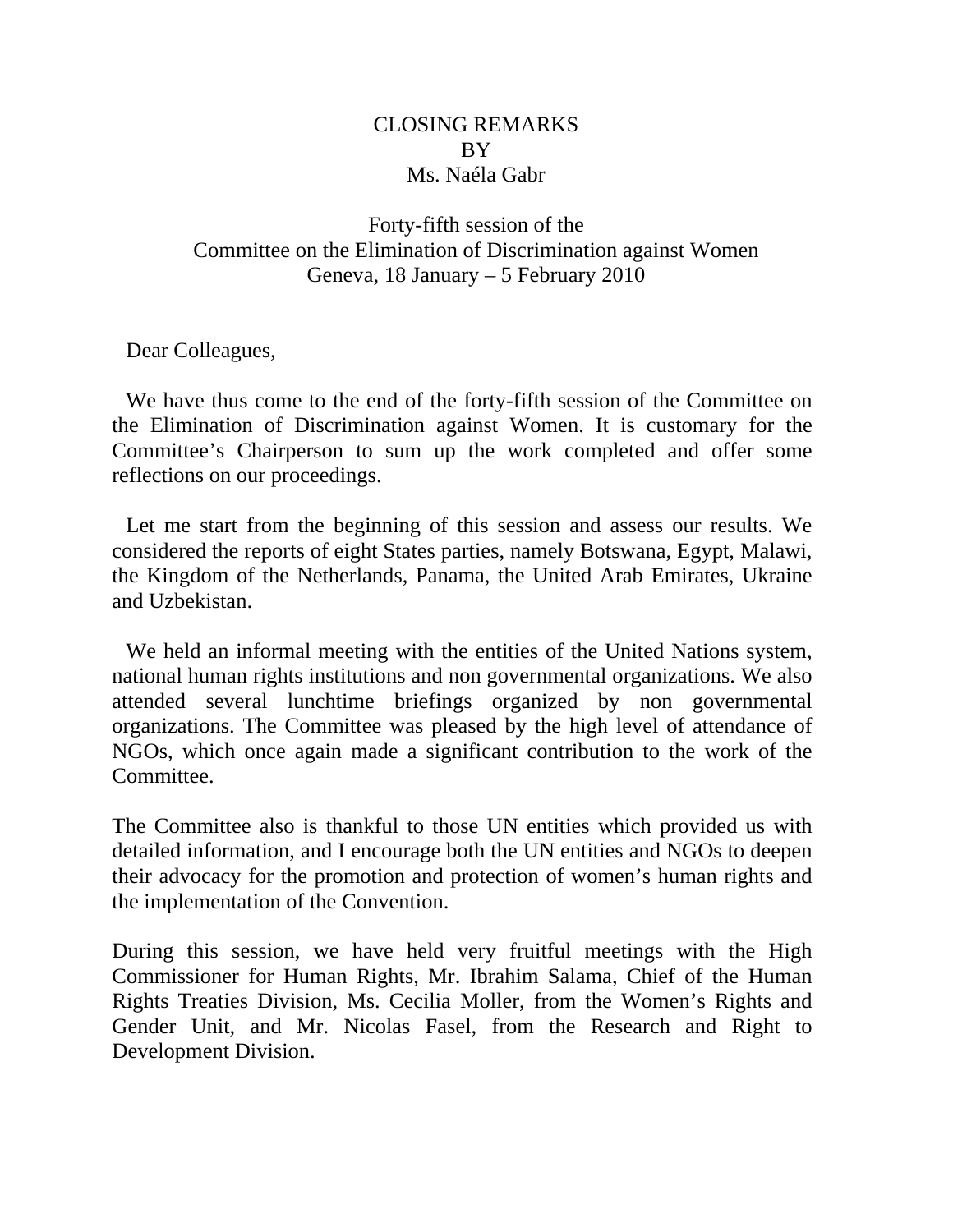We also met with NGOs to discuss elements which could be included in the Statement of the Committee on its relationship with non governmental organizations.

In addition to adopting concluding observations on these eight States parties, we have also continued our discussions on the draft general recommendation on older women and adopted new methods of work, including a methodology to assess States parties reports received under the Committee's follow-up procedure.

We also adopted a statement on the situation in Haiti, a statement on the inclusion of Afghan Women in the process of Peace building, Security and Reconstruction in Afghanistan, as well as a statement on the 15 year review of the Beijing Declaration and Platform for Action. At this session we also adopted a statement on our relationship with non governmental organizations, as well as a statement on our relationship with parliamentarians.

Given the responses provided by both the State party and the authors in relation to the two Austrian cases 5/2005 and 6/2005, the Committee considered unnecessary to pursue the consideration of those two cases under its follow up procedures and consequently closed the follow up procedure.

May I take this opportunity to extend my appreciation and congratulation to the States parties that engaged in the excellent constructive dialogues with the Committee, especially those who presented their reports for the first time, namely Botswana and the United Arab Emirates. All States sent high level delegations many of which were headed by Ministers or Senior Government officials. This allowed us to examine in great details the current status of implementation of the Convention in their respective countries. We identified gaps and challenges and in all instances Committee experts together with representatives sought to identify strategies for further action and to find solutions to the challenges of persistent discrimination. These dialogues confirmed the importance of regular and timely reporting and consideration so as to ensure a consistent monitoring of progress. In all cases, we recommended that the Convention form the basis for the States parties' efforts aimed at achieving gender equality.

Dear Colleagues,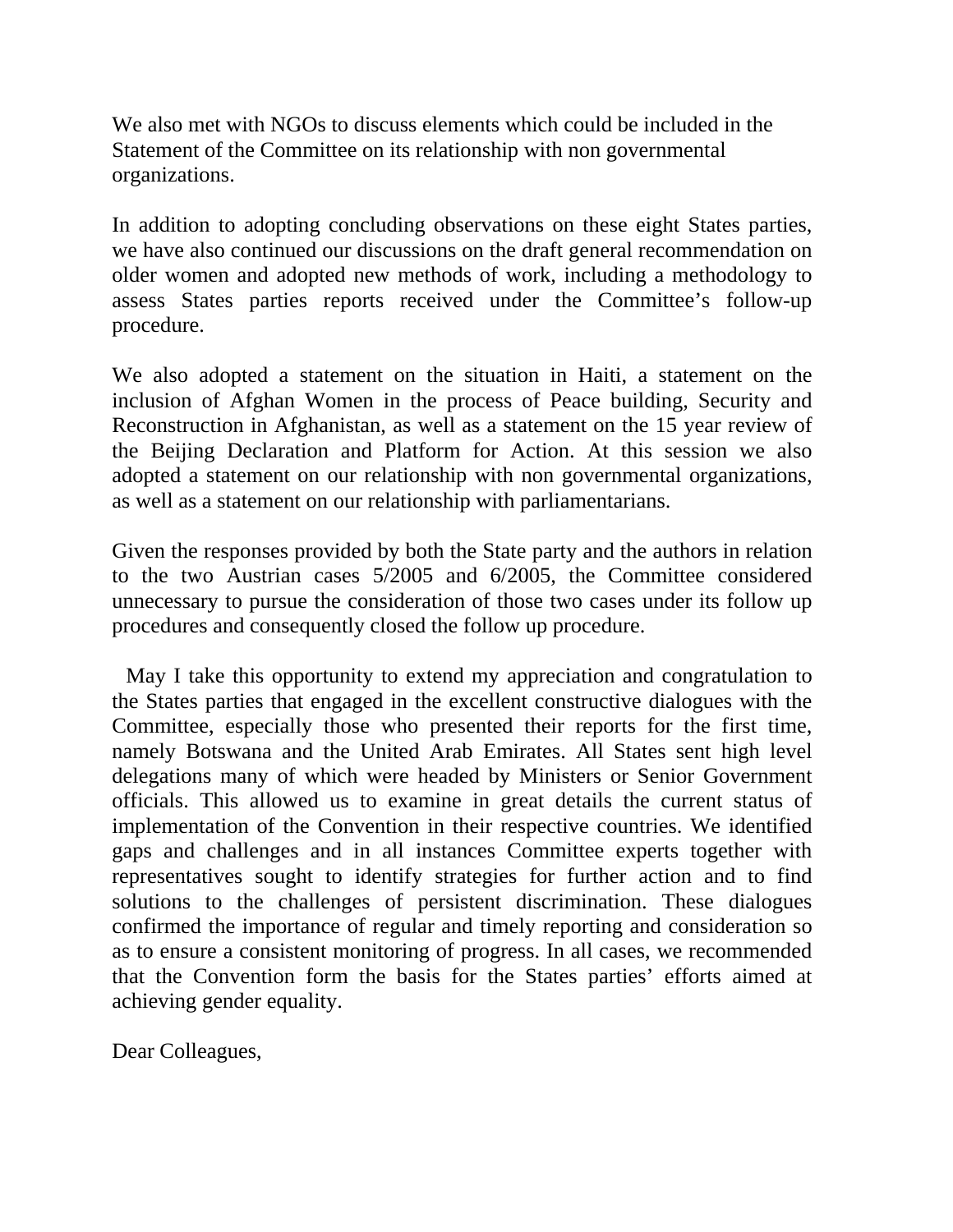During our constructive dialogues with the eight States parties' delegations, we have been informed about revisions of marriage and family laws, protection of women's rights in employment, new initiatives to enhance women's and girls educational opportunities and achievements, the elimination of discrimination and stereotypes and the participation of women in public life. We have also heard of the significant steps which States are taking to address violence against women including domestic violence, and strengthen support services for women victims of violence. At the same time, the Committee had found continuing discrimination against women in relation to the many substantive provisions of the Convention. As always, the Committee paid attention to a specific situation in each country and elaborated its concluding observations that include concerns and recommendations for narrowing and closing gender equality gaps. In all cases, we recommended that the Convention be fully integrated in their domestic legislation. All States need to check the compatibility of their legislation with the Convention, especially after the ratification of the Optional Protocol. In many States the CEDAW Convention should be rediscovered and used as a central legally binding instrument for the development of policies for the advancement of women, as the elimination of discrimination against women. It is also important to connect the implementation of CEDAW Convention with the implementation of other human rights treaties as well as with other complementary policy documents such as the Beijing Platform for Action, Millennium Development Goals and Security Council resolutions 1325, 1820 and 1888. Our Follow-up procedure is also very important in this regard. I would like to urge States parties to ensure that their concluding observations are discussed in Parliament and that the preparation of the next periodic reports, as well as reports in the context of our follow-up procedure, are made available to parliament and all ministries.

## Dear Colleagues,

Before I conclude, may take this opportunity to sincerely thank all experts for the hard work accomplished during the past three weeks, in particular the country rapporteurs who have greatly contributed to our discussions during the dialogues with the representatives of the States parties. I am also grateful to my colleagues in the Bureau for their wise counsel and advise on the many issues that we have tackled. I hope that with our joint efforts, and with the support of the Secretariat, we are giving States parties clear guidance on the implementation of the Convention and with that, we as a Committee are making a difference in the lives of many women that are victims of discrimination.